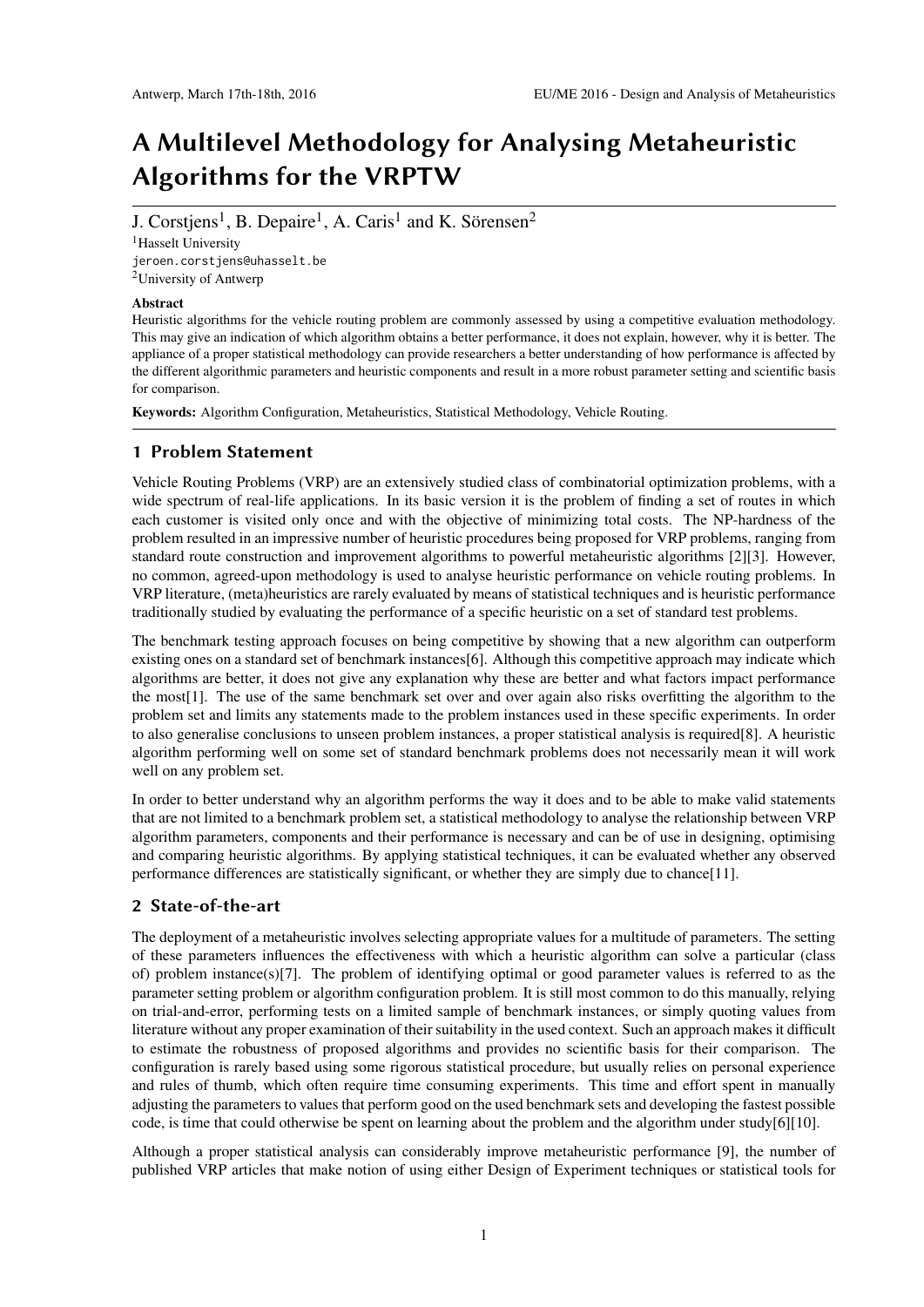obtaining a parameter setting is rather small[4][11][9]. The majority of these papers were published in recent years, indicating the topic is getting increased attention within the research field of vehicle routing. Most of these publications apply a full factorial design in which every combination of parameter values is considered and is then often followed by an Analysis of Variance (ANOVA), a statistical methodology for detecting statistically significant differences among several sample means. Other researchers focused their efforts on more general automatic algorithm configurators such as I/F-Race or SMAC[7]. These configurators are commonly divided into two groups: model-free and model-based procedures. The former try to find parameter configurations that perform well over a large set of instances, while the latter use information from previous evaluated configurations to build a model of the parameter setting space and then select new candidate configurations to be evaluated. Our research is in line with these model-based approaches which have the advantage that the model can identify the relationship between a certain parameter setting and algorithm performance.

All these methods have moved away from the manual approach and introduced a more rigorous way of obtaining parameter values, rather than relying on trial-and-error. A next step would be to look at the methodology that is behind the parameter tuning process, to try to understand why a certain parameter setting obtains better results than another one. Is there a crucial heuristic component that always exerts a positive influence on performance and therefore always needs to be activated? Or perhaps a component that needs to be left out due to a continuous negative performance impact? What happens if we change a certain parameter value from one level to another? How do the problem characteristics influence the relationship between an algorithmic parameter and performance? Answering these questions will provide a better insight and understanding of how performance, the algorithmic parameters and problem characteristics interact.

The aim of this research therefore is to develop a new methodological framework to obtain more insight into metaheuristic performance.

## 3 Methodology

The proposed methodological framework relies on regression models to obtain complete insights over the full range of algorithmic parameter values and problem characteristics. A regression perspective is preferred over the traditional ANOVA approach due to the fact that ANOVA is limited to categorical variables and therefore only insights into the algorithmic performance can be gained for the levels that are measured. The regression perspective allows statements to be made for the complete range of values. ANOVA, on the other hand, can more easily represent non-linear effects. However, since an ANOVA model can also be expressed as a regression model, the latter approach is chosen with the added benefit of being able to incorporate continuous variables.

The aim is to gain a thorough understanding of the relationship between algorithm performance, algorithmic properties and problem characteristics that will allow us to determine the optimal parameter setting. The chosen approach for understanding these relationships will use a multilevel experimental design consisting of two levels. One level concerns the problem instances. First, the population of problem instances will be defined by specifying the distributions for different instance parameters. Next, from this population, a random sample of artificial instances (level 1) will be drawn. On a second level the algorithmic properties are of interest. Multiple algorithm variants will be created by randomly selecting parameter values and algorithmic components.

Each randomly generated problem instance will be solved by a fixed number of randomly chosen algorithm variants. Such a multilevel data structure is problematic for classical regression models because we can expect observations for parameter setting variants on the same problem instance to be more similar than observations for parameter setting variants on different problem instances. This means that individual observations are not completely independent, an assumption made (about the error terms) in classical regression and, if violated, could lead to inaccurate statistical estimations. Therefore a multilevel regression analysis needs to be applied that takes the hierarchical structure of the data into account [5].

$$
Y_i = \alpha_{i[j]} + \beta_{i[j]} Z + \varepsilon_i \tag{1}
$$

$$
\alpha_j = \mu_0^{\alpha} + \mu_1^{\alpha} X_1 + \mu_2^{\alpha} X_2 + \eta_j^{\alpha} \tag{2}
$$

$$
\beta_j = \mu_0^{\beta} + \mu_1^{\beta} X_1 + \mu_2^{\beta} X_2 + \eta_j^{\beta}
$$
\n(3)